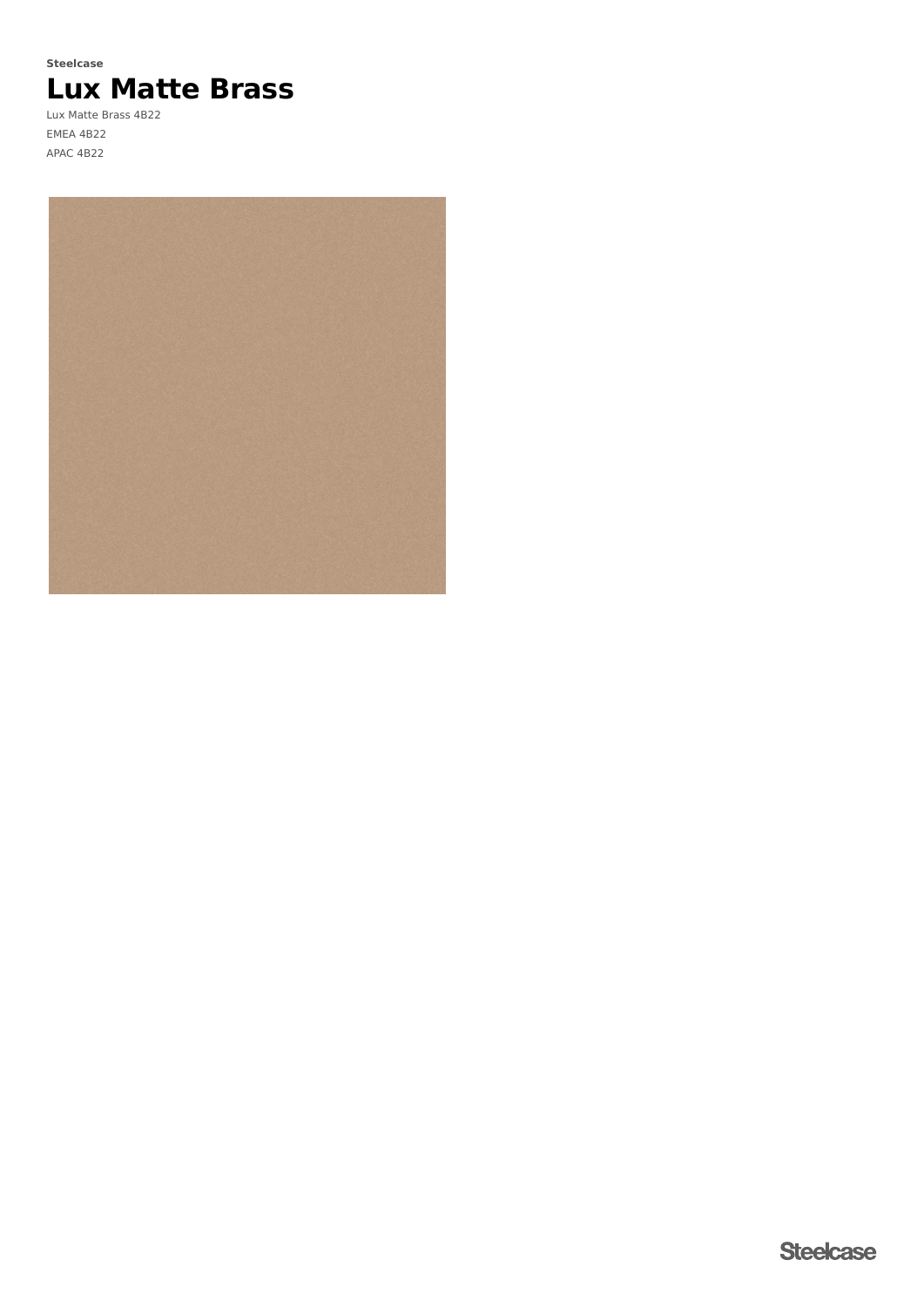## **Lux Matte Brass Steelcase**

## **OVERVIEW**

| <b>Material Type</b>       | Smooth Metallic Paint, Lux Coatings                           |
|----------------------------|---------------------------------------------------------------|
| <b>Price</b>               | Paint 3                                                       |
| <b>Collection</b>          | Lux Coatings                                                  |
| <b>Offering</b>            | Select Surfaces                                               |
| <b>Brand</b>               | Steelcase, Coalesse, Steelcase Health, West<br>Elm, Orangebox |
| <b>Global Availability</b> | Americas, Asia Pacific, Europe, Middle East,<br>Africa        |
| <b>Gloss Level</b>         | Low                                                           |

## **SPECS**

| <b>CHARACTERISTICS</b> |  |  |  |
|------------------------|--|--|--|
|                        |  |  |  |